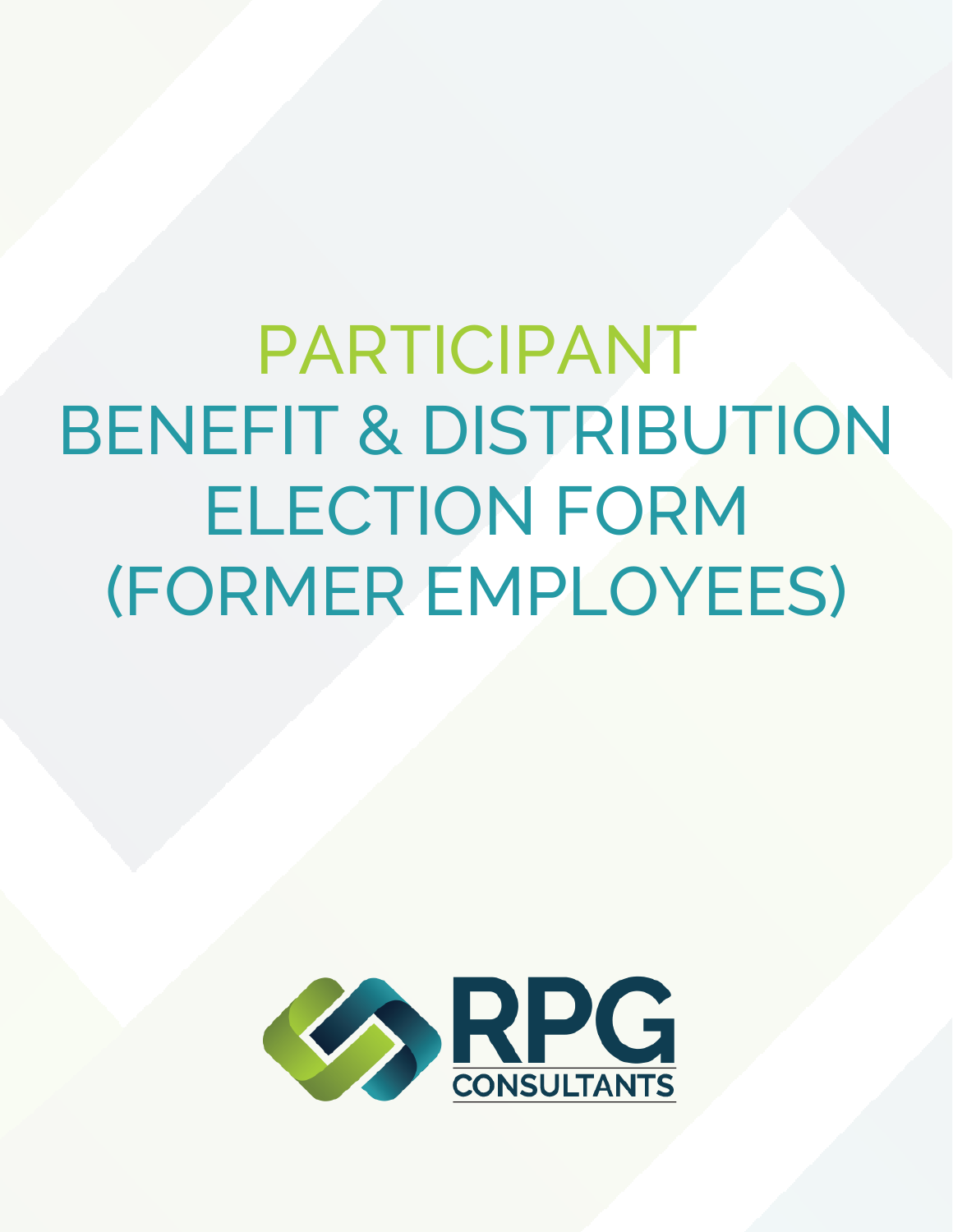### **Instructions:**

### **1) Complete each section of your application form as follows:**

**Section A** – Please type or print all entries. All fields in this section must be completed in full (no redactions please).

**Section B** – Indicate your desired distribution elections: 1) Direct Distribution paid to you (taxes & penalties may apply), 2) Rollover to an IRA held in your name, or 3) Rollover to a Qualified Retirement Plan (QRP) account held in your name.

**Section C** – Indicate which Money Type(s) or Source(s) you would like distributed. Please complete a separate distribution election form for each unique Money Type/Source indicated in this section.

**Section D** – A total distribution may be split into multiple disbursements. For example, a portion can be directly distributed to you and the remainder rolled over to an IRA or a QRP. Additional fees may apply for split disbursements.

**Section E** – Indicate your payee and mailing details. All payments will be made by check and sent using USPS First Class Mail. You have the option to have your check sent via UPS/FedEx/Overnight (cannot send to a PO Box) for an additional fee. Electronic fund transfers such as wire, direct deposit, or ACH are not available. The Plan will rely solely on the payee and mailing instructions provided by you and is not responsible for transmittal errors, which may lead to a rejected transmittal by the receiving financial institution or deposits being credited to an incorrect account. Please be sure to verify your payee and mailing details with the receiving financial institution, and if available, attach transmittal instructions supplied to you by the receiving financial institution to your completed election form. Additional fees may apply for rejected, returned, or reissued transmittals. Your distribution and payment elections are irrevocable.

**Section F** – Indicate your tax withholding elections. For direct distributions, a Federal income tax withholding of 20% is mandated. In addition, State taxes will be withheld for States that mandate state income tax withholdings. For individuals under 59½ years of age, a 10% penalty will apply unless an exception applies. The 10% penalty will not be withheld unless requested. You have the option to have additional amounts withheld for Federal and/or State income taxes.

Please print your name, sign and date the form. Do not submit your completed application form to your former Employer. See section 2 and 3 below for instructions for submitting your form for processing.

### **2) Attach to your application a copy of one of the following forms of photo ID (must be valid or recently expired):**  (Cell phone/tablet images that show the entire ID clearly, as well as black and white photocopies, are accepted)

Driver's license or photo ID card issued by federal, state or local government agency

- U.S. Passport, U.S. Passport Card, or Foreign Passport
- Permanent Resident Card or Alien Registration Receipt Card (Form I-551)
- College/University ID card that contains a photograph
- U.S. Military card or U.S. Coast Guard Merchant Mariner Card
- Native American tribal document that contains a photograph
- Employment Authorization Document that contains a photograph (Form I-766)

**3) Return the completed (and signed) application form to RPG Consultants for processing**. Do not send your form directly to your former Employer. Our office will obtain your former Employer's authorization and signature on a separate document. Partially completed forms will be rejected and returned to sender. You may upload your completed application form securely to our website using our secure file transfer portal at https://files.rpgconsultants.com/filedrop/Support or visit www.rpgconsultants.com, click on the "Secure File Upload" link from the Resources > Client Resources menu and select the "Support" department. On the file upload page, enter your email address, Plan name and your full name in the subject line, enter an optional message in the body, and attach your application form and copy of picture ID (see section 2 above). Be sure to click the "Send" button at the bottom of the screen and wait for appearance of the "**Files Sent, Thank you!**" onscreen confirmation message (shown below) before closing the web page. If you prefer to send your application form by email, please send to support@rpgconsultants.com. If you prefer to send by fax, please send to 1 (212) 947-4866.

# Files Sent, Thank you!

**Important Information:** Our processing timeline is 5 to 15 business days. Processing fees apply. Depending on your distribution elections and age, Federal and/or State tax withholdings as well as an additional 10% early-distribution penalty may apply. For more details, please visit http://specialtaxnotice.rpgconsultants.com. A Form 1099-R tax document will be issued and mailed to you at the end of January of the following year. If you are 72 years of age or older by year-end and requesting a total rollover of your account balance but have yet to fulfill your minimum distribution requirement, please be sure to also submit a completed Required Minimum Distribution (RMD) form, available at http://forms.rpgconsultants.com